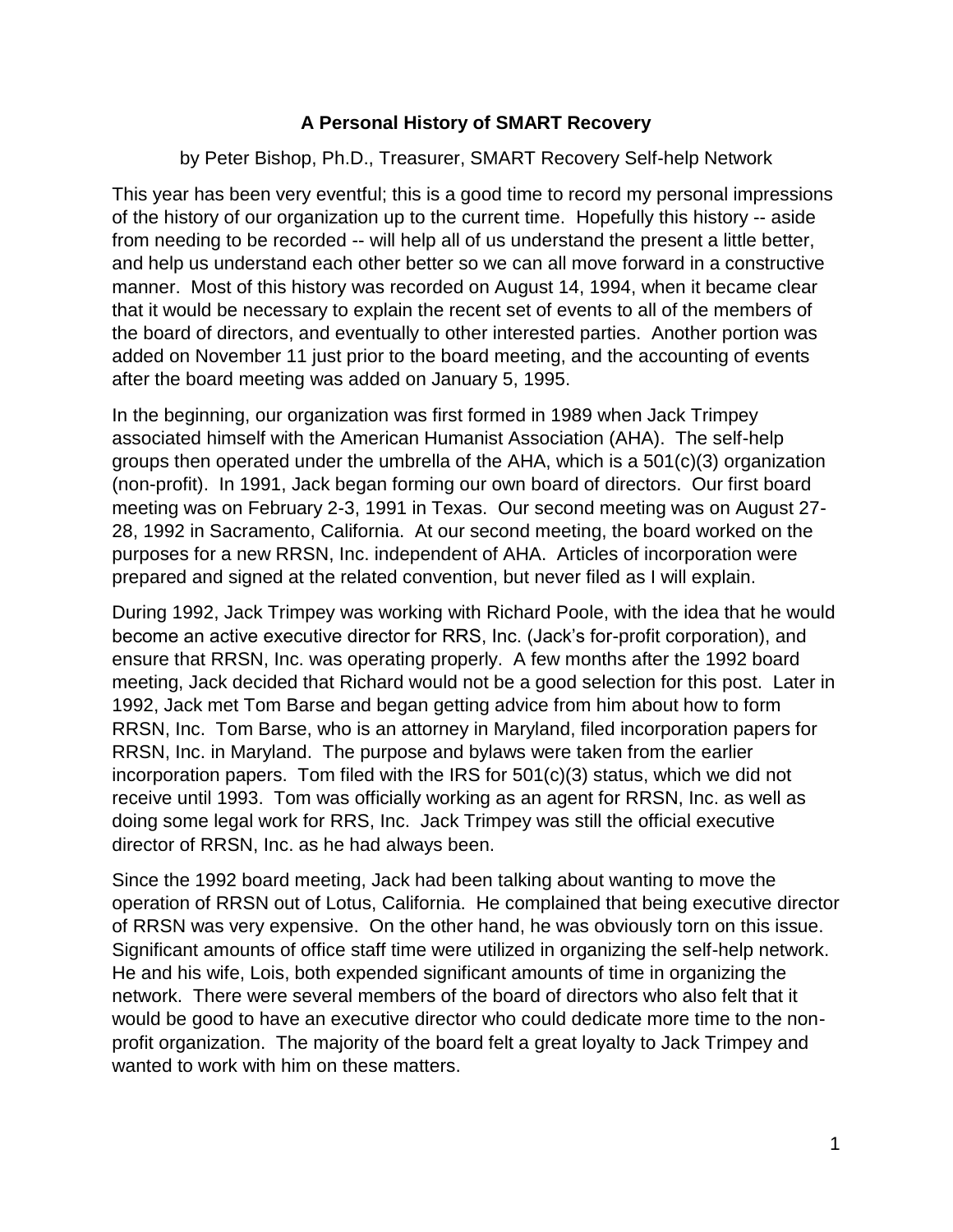At the September 17-18, 1993 board meeting in Boston, Jack brought a licensing agreement for use of the name "Rational Recovery", which he owns, that he and Tom Barse had signed, and asked for approval by the board of RRSN, Inc. After discussion, the board and Jack and Lois affirmed the licensing agreement was the appropriate one to form a good ongoing relationship. Some members of the board were arguing that we should not have the words "Rational Recovery" in our name, but this view did not prevail. These members were convinced to go along due to the fact that the licensing agreement gave a license "in perpetuity" to RRSN to use the words "Rational Recovery". The board was also told that the business relationship between Jack and Tom Barse had just broken down, and so although several board members had been thinking positively of Tom Barse as a new executive director for RRSN, Inc., the board decided to begin a formal search for a new executive director. The executive committee was authorized to select a new executive director during the next year, with the understanding the cost would be small, since RRSN, Inc. did not really have any money. It was understood that the new executive director would play a key role in getting RRSN to a position of financial stability. It was also suggested that we sign a new agreement. The new agreement was identical to the old one except the original agreement was "in perpetuity", while the new agreement required "renegotiation between the parties on an annual basis".

After discussions with the executive committee, we unanimously decided that we could not agree to the new terms. In discussions on this point, we observed that such an agreement would make it necessary for us to remove the words "Rational Recovery" from the name of our organization. Some people felt we should change the name, anyway, but a majority decided that we wished to retain the name "Rational Recovery". So, we wrote a letter to Jack telling him that we could not agree to the new agreement and we were satisfied with the old agreement. There were numerous conversations between Jack and various board members during this time, exchanging views and increasing understanding of all the issues involved. Jack seemed to accept this resolution of the situation, although he was obviously disappointed with the outcome.

After this, in the normal course of his duties, the Treasurer, Peter Bishop, made an appointment to visit Lotus, California in January, 1994 so that he could begin his proper duties. It is the legal responsibility of the Treasurer to ensure that the financial dealings and financial health of the organization are legal and appropriate. The Treasurer also has the legal responsibility to ensure that the financial statements of the organization are accurate. This meeting was for the purpose of sharing the financial statements of RRSN with the Treasurer. Just before the meeting, Jack called Peter and canceled the meeting with no explanation.

Meanwhile, the search committee was actively searching for a new executive director. Several promising candidates were found, but on further investigation, these people were found to be unsuitable for one reason or another. Finally, Phil Tate got the idea to advertise in the professional magazines for association managers. After receiving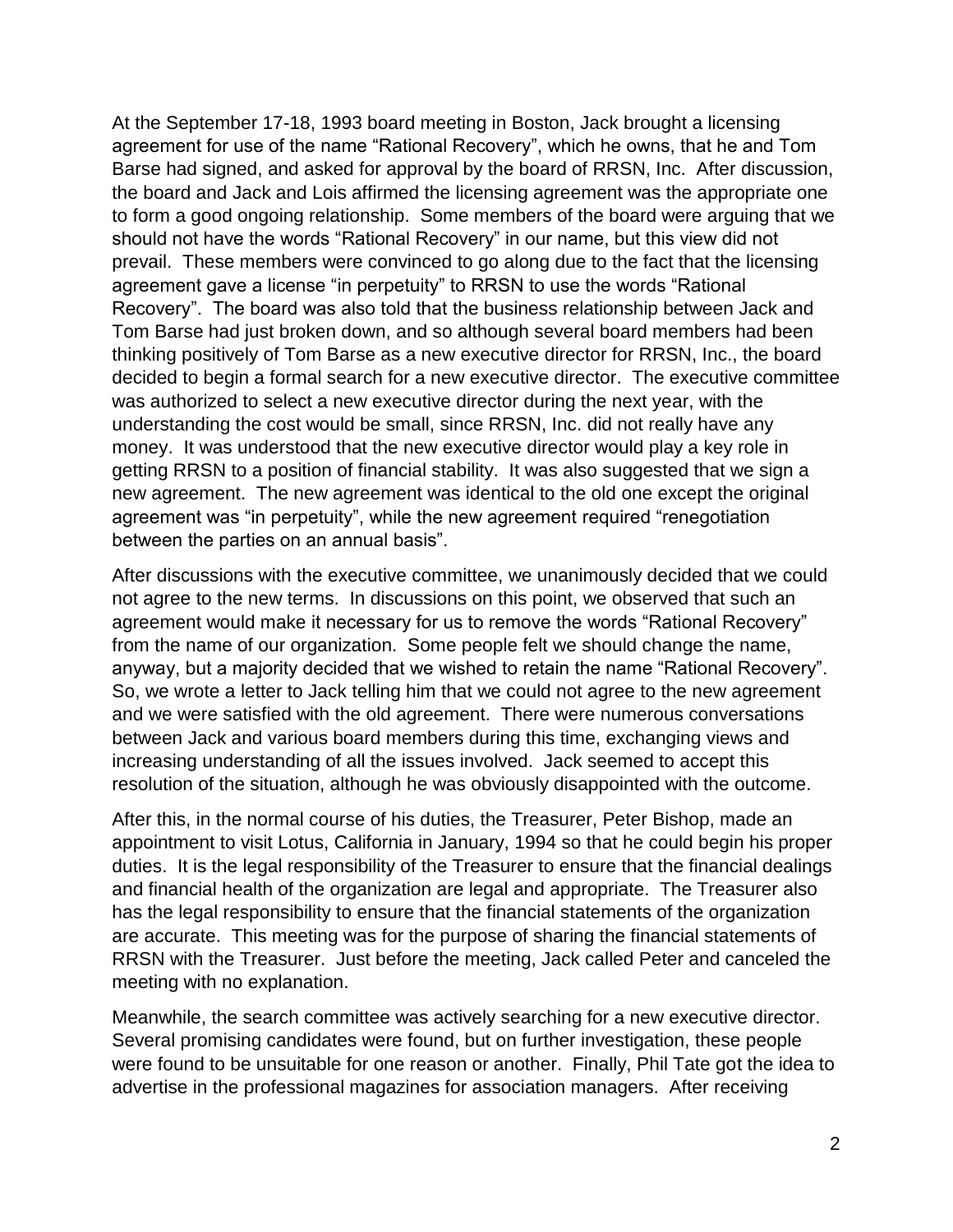several responses, the search committee pruned the list to one particularly interesting possibility. A meeting was arranged to interview the candidate on July 23-24, 1994 in Chicago.

On July 21, 1994 many board members received a FAX of what seemed to be a filed lawsuit by RRS, Inc. against RRSN, Inc. Few people noticed that there was no court seal on these papers and that no case number had been assigned. Another appointment with Peter was canceled. We were also told by Jack that since there was litigation between us that he would not talk to us, but he encouraged us to talk to his lawyer. The executive committee authorized Peter Bishop to act as its legal agent on July 22, 1994.

On July 22, Peter Bishop went to Sacramento, visited the court, discovered that no case had been filed and that the legal proceedings that were contemplated were "ex parte" proceedings in which only one side is present. A hearing that we had been told would occur on that day was canceled. Peter visited Jack's lawyer and talked with him for two hours.

Jack's lawyer, Mr. Hodgson, told Peter several things: A) he felt that the licensing agreement between RRS, Inc. and RRSN, Inc. was invalid because of a conflict of interest on the part of Tom Barse; and B) even if the agreement was valid, it was too vague and was not a good basis for an ongoing relationship.

The lawyer proposed the following solution: RRSN, Inc. give up the licensing agreement, RRSN, Inc. change its name and stop operating under the name "Rational Recovery"; RRS, Inc. and RRSN, Inc. send a joint letter to the groups telling them what happened; and RRSN, Inc. refrain from further communication with the self-help groups for six months except that it could communicate with groups established by members of the board of RRSN, Inc.

Peter told him that this was not acceptable, that we would like to continue operating as RRSN. Peter also told the lawyer that if the agreement was too vague, then we would be willing to consider renegotiating the agreement to make it be a good basis for a permanent relationship. Jack's lawyer informed Peter that he was not authorized to negotiate specific terms of a new agreement. He requested that we create a new agreement in writing and send it to him for approval. Peter Bishop informed the lawyer that as Treasurer, he needed to review the financial statements and records of RRSN, Inc., and that Jack Trimpey, as executive director, was obligated to make those records available to Mr. Bishop. Peter demanded that the lawyer, as Jack Trimpey's agent, make the financial records of RRSN, Inc. available to the Treasurer. The lawyer informed Peter that those records would not be handed over until the suit was settled.

At an informal point during the discussion, Mr. Hodgson expressed the opinion that there was no need for a non-profit organization connected with Rational Recovery, and that non-profit organizations did not play a valuable role in Society. He also told Peter that he had advised Jack it was now necessary to destroy RRSN by legal action.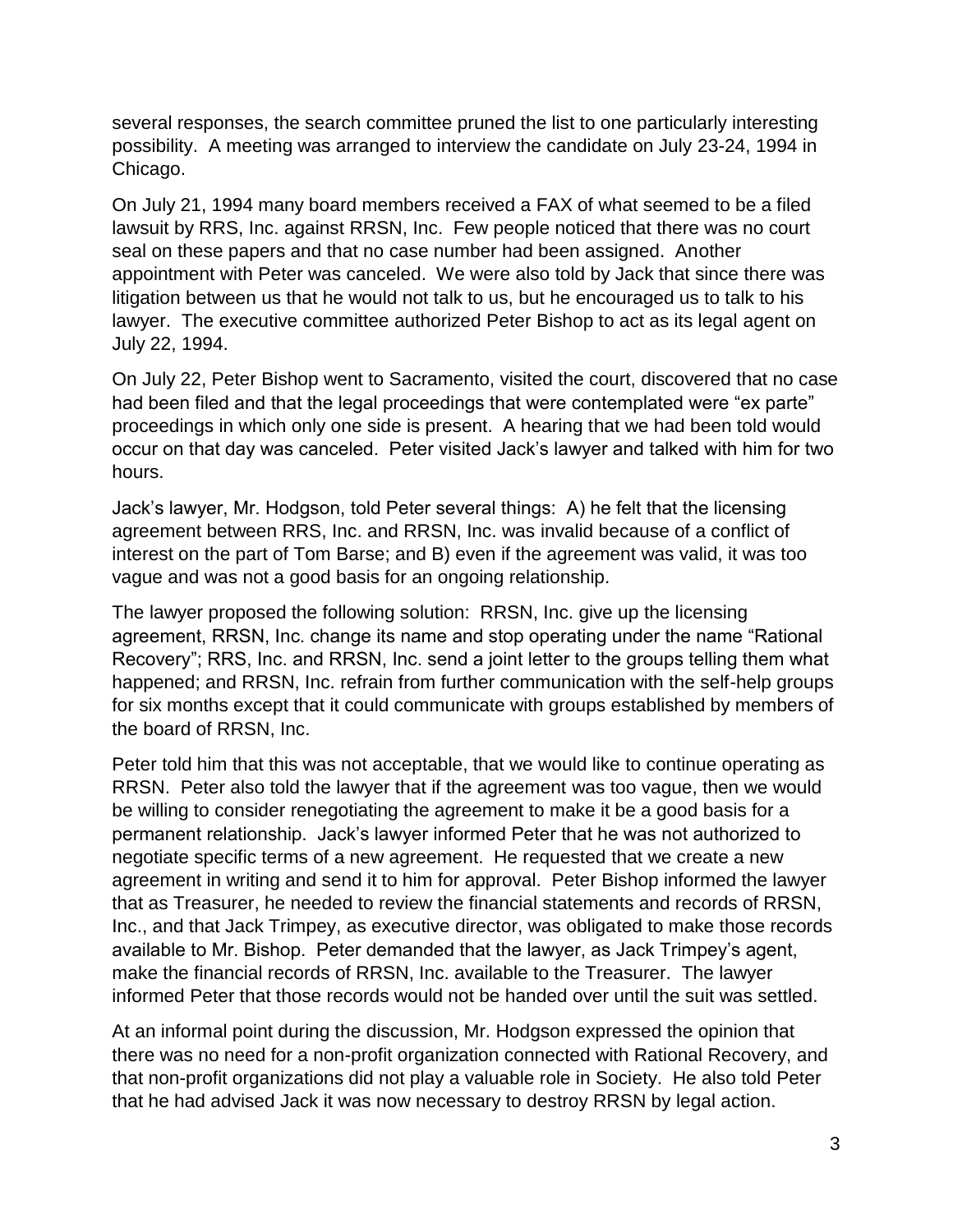Although these points were made in this meeting, it must be remembered that this meeting was a negotiating session and so it is necessary to take all of these statements with a grain of salt. Peter chose to continue to work to achieve a mutually acceptable agreement.

At the meeting the next day in Chicago, all four members of the executive committee present decided to try to renegotiate a mutually acceptable agreement with Jack rather than give up the agreement and change our name.

Our interview with a professional association management company was quite an eyeopener. We learned about a number of very significant skills that are needed to run a successful national non-profit organization, and we saw many of these skills demonstrated for us. The importance of a license in "perpetuity" was stressed, as well as the desirability of having good relations with Jack Trimpey.

A serious challenge of running an organization such as RRSN, Inc. is that it needs to serve the members, coordinators and its stated purpose. The board of directors, the executive committee, and the coordinators all have important roles to play in determining what RRSN is and does. Professional management can gather the input and organize our volunteers while running a national office. It can enable the executive committee and the board of directors to make the significant decisions for RRSN, Inc. and then ensure those decisions are carried out.

Even the board of directors must serve the needs of RRSN, Inc. and the coordinators. Professional management can help this happen, too. The executive committee was so impressed by the presentation that they requested a proposal for a management support agreement. The executive committee decided that although it had been given the authority to hire an executive director, it wanted input from the board about whether we should hire a professional management company.

The executive committee further authorized a negotiations committee consisting of Peter Bishop and Joseph Gerstein to renegotiate our license agreement with Jack Trimpey in a manner that would prevent further legal action by RRS, Inc. against RRSN, Inc.

Peter Bishop wrote two letters to Jack Trimpey talking about various licensing issues and expressing a desire to reach a mutually acceptable agreement and requesting that Jack Trimpey communicate with us about what an acceptable agreement might look like. There was no response to these letters until Jack wrote a letter to all RRSN board members just prior to a telephone conference call board meeting in August 1994. In that letter, Jack expressed his opinion that there was no basis for a mutually acceptable agreement.

Joe Gerstein was also trying to open negotiations with Jack Trimpey. At one point in late July, Jack Trimpey called Joe. Their conversation was conciliatory and dooropening without being very substantive. Joe then tried to open a dialogue with Jack so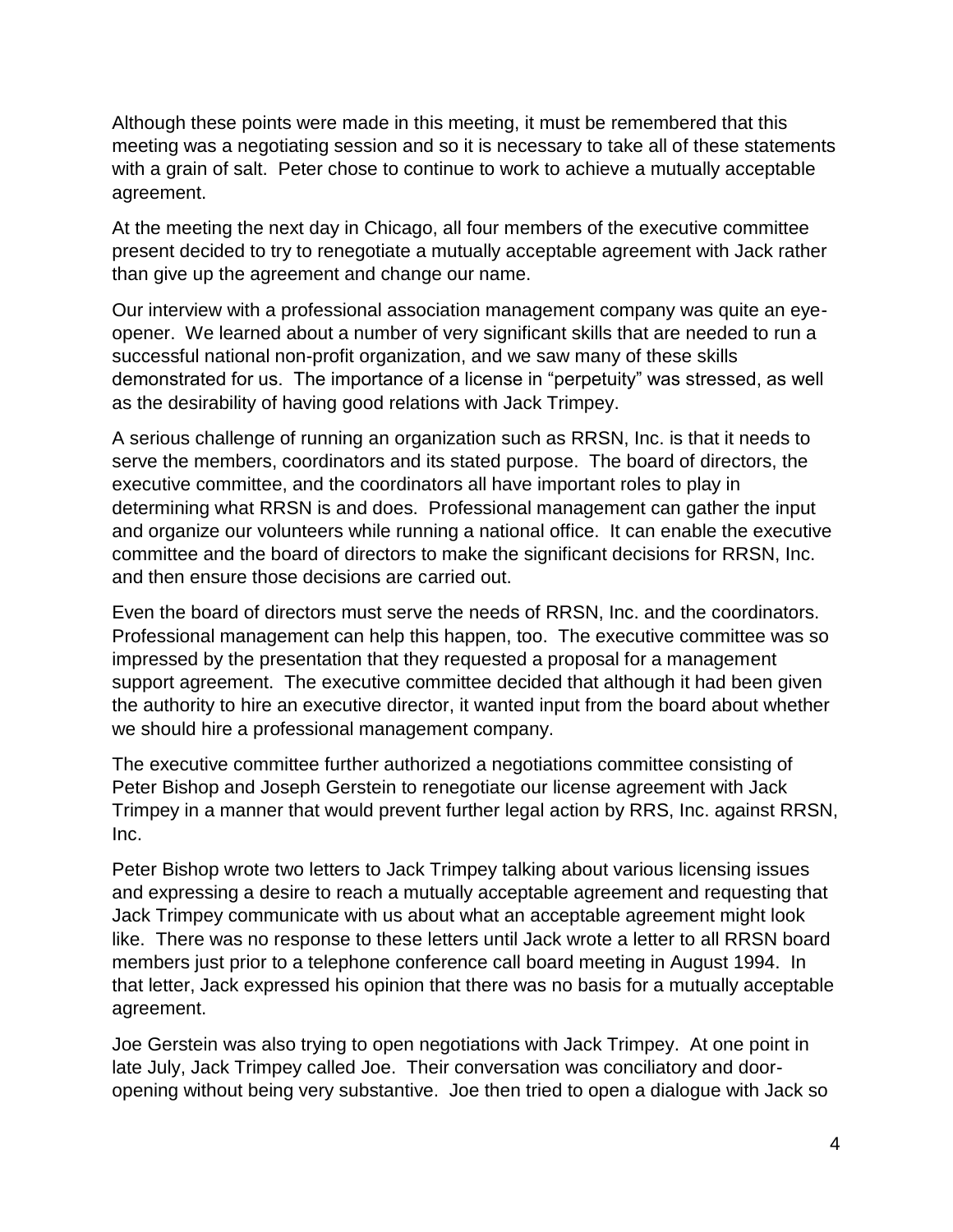we could reach a mutually acceptable agreement. Joe made a phone appointment with Jack in early August. Jack's lawyer phoned at the time of the appointment to tell Joe that Jack's lawyer, Mr. Hodgson, had instructed Jack not to talk to us. We could talk to Mr. Hodgson instead.

The "ex parte" hearing was finally held on or about July 27, 1994. The executive committee was never informed of the outcome of the hearing, so it is clear that no injunction against RRSN was approved at that hearing.

The executive committee decided that since Jack Trimpey had not made the financial records of RRSN, Inc. available to our Treasurer, that this constituted violation of his job as executive director of RRSN, so Jack Trimpey was asked to resign. He refused to resign, so shortly before the conference call board meeting in August, 1994, Jack was terminated as executive director of RRSN, Inc.

Prior to the board meeting in August, there were discussions among the executive committee about whether to include the larger board in its deliberations in a formal way, or whether the informal communications that were occurring would be adequate. The entire situation was so difficult to explain, that a majority of the executive committee felt that a board meeting would not be proper. The executive committee was still trying to reach a mutually acceptable agreement with Jack Trimpey, although it was beginning to look as though Jack was not interested in reaching a mutually acceptable agreement. Meanwhile, a lawsuit against RRSN was filed in court by Jack's lawyer, and the executive committee finally obtained the services of a lawyer to deal with the suit.

Dave Trippel, Secretary, started organizing board members to call a meeting of the board of directors by phone, and so in August, 1994, a phone conference call was held during which it was unanimously voted to give up the licensing agreement with Jack and to change the name of RRSN, Inc. to Alcohol and Drug Abuse Self-Help Network, Inc. It was further mentioned that we would probably want to take more time to choose a different name to operate under, but that the name of the organization could remain with this new name, which we promptly registered.

At the time of this meeting, it was apparent that although different people were voting the same way on the issue, the reasons were sometimes contradictory. The overwhelming sense was that there were two main reasons why people were voting for the motion. Jack Trimpey wanted the motion to pass, and most people felt that taking this action would make any suits against us moot.

It took more than a month for the actual lawsuit to be settled between RRS, Inc. and the Alcohol and Drug Abuse Self-Help Network, Inc.

The executive committee then decided that it was essential to begin operations. The first task was to communicate with the groups. It was felt that we should select some sort of new name that had some kind of acceptable ring to it before communicating with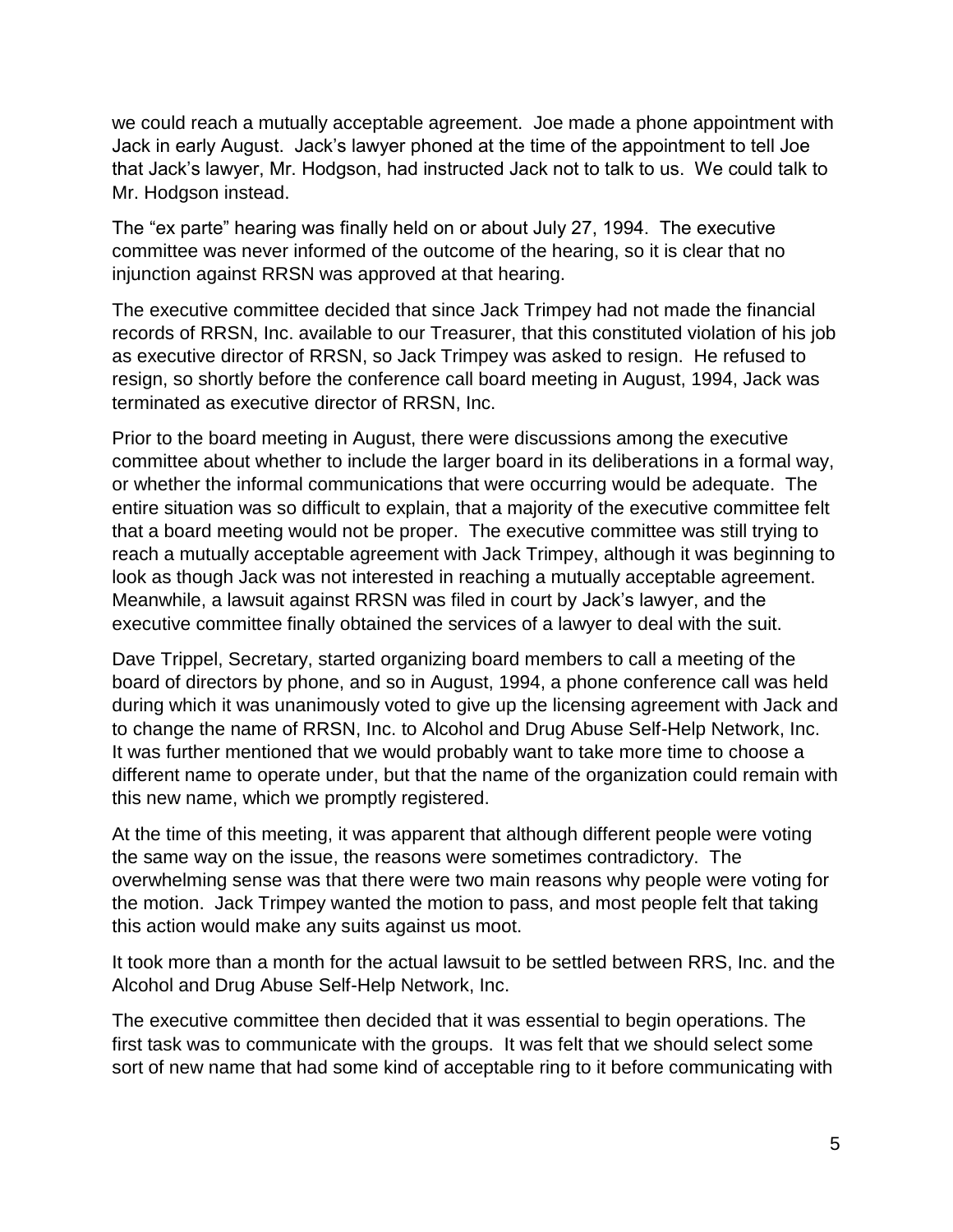the groups telling them of the new situation. We have now selected the name SMART Recovery, and have communicated with the groups under this name.

During this troubling time, the executive committee discussed on several occasions what our purposes were. The conclusions of these discussions have always been an affirmation of the purposes in our articles of incorporation, which were hammered out during several major board meetings. We think that our group should teach selfreliance, DISARM the voice of the alcohol salesman in the brain, and some of the elements of rational-emotive therapy.

After the change of name and settling of the suit, Jack Trimpey explained matters in the Journal of Rational Recovery. He expressed his opinion that there was no need for a non-profit portion of Rational Recovery. He argued that no one wishes to receive tax incentives for donating operating expenses, meeting rooms, advertising or cash donations to cover book inventories, literature reproduction costs or phone expenses of the hundreds of self-help groups across the nation. Dave Trippel, at the time Secretary, also wrote in the Journal of Rational Recovery that there was no need for a non-profit organization, and he advocated that no one join SMART Recovery. Jack Trimpey and Dave Trippel announced that they were forming, as part of Rational Recovery Systems, Inc. (a for-profit company owned by Jack Trimpey), a group called the Rational Recovery Self-Help Network. They argued that this group was really the same group as the former Rational Recovery Self-Help Network, Inc.

The annual board meeting of the Alcohol and Drug Abuse Self-help Network, Inc., doing business as SMART Recovery Self-Help Network, met on November 12-13. Given the fact that Jack Trimpey, Lois Trimpey, and Dave Trippel had been acting against the interests of SMART Recovery, it was felt by most of the board members that this was a violation of the fiduciary responsibility of these board members, and so the first order of business of the board was to remove Jack Trimpey, Lois Trimpey, and Dave Trippel from the board of directors of the Alcohol and Drug Abuse Self-Help Network, Inc. As part of the process for this kind of motion, all three people were heard speaking to the motion. They all argued that they should remain on the board of directors, but they did not speak to the issue that they had been working against the interests of SMART Recovery and thereby violated their fiduciary responsibilities as board members of SMART Recovery. All board members except for those being removed from the board voted in favor of the motion.

The remaining members of the board of directors were then able to get down to work to rebuild the national organization. A presentation was made by Randy Cicen about professional association management of SMART Recovery. Randy helped the board very quickly prioritize the major tasks facing us in the next year and form a set of key committees with which to perform these tasks.

I think that this accounting of events will be of main utility for historical purposes. I am feeling a need to present the recent course of events from my perspective, since Jack